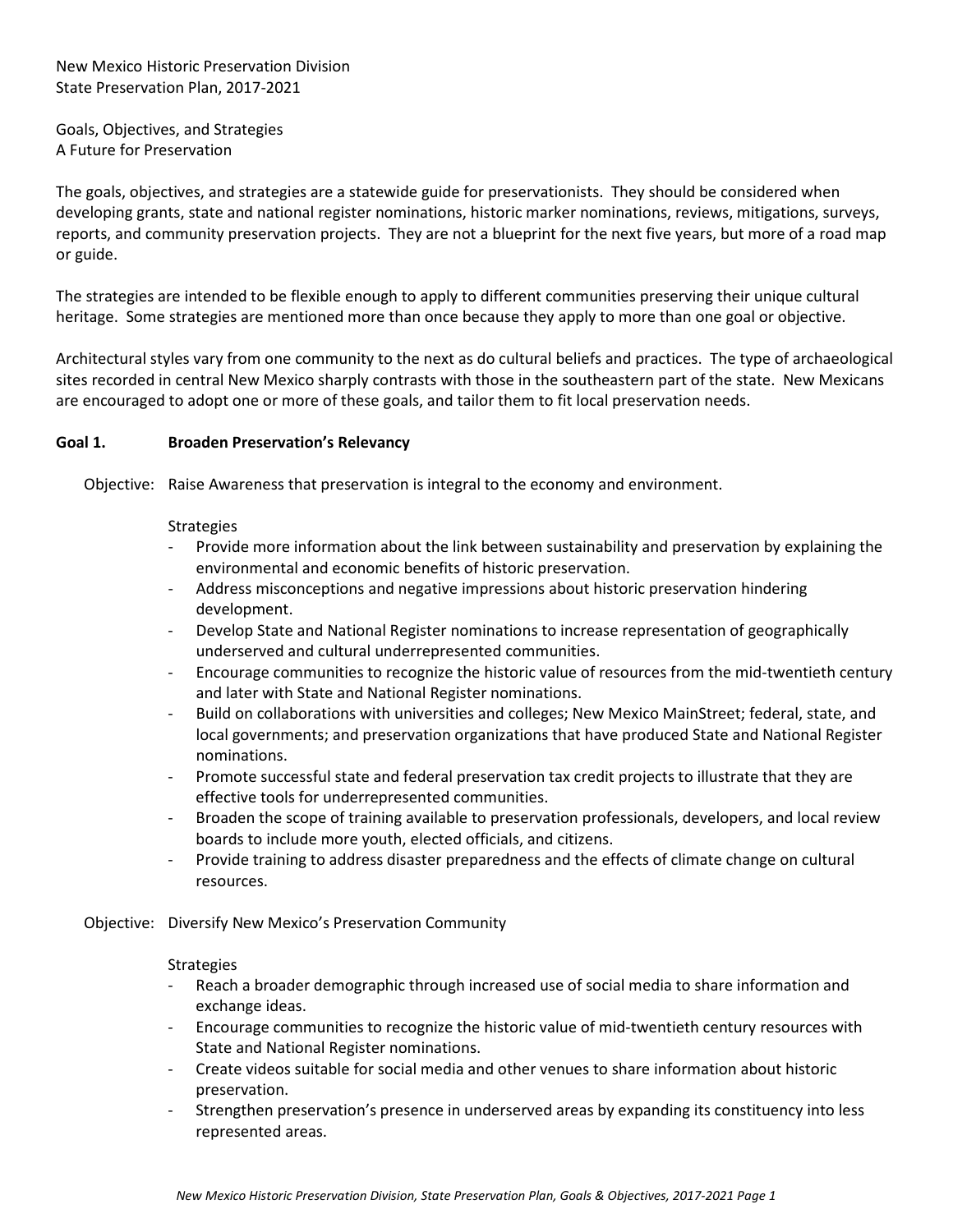- Develop State and National Register nominations to increase representation of geographically underserved and cultural underrepresented communities.
- Create opportunities for seasoned preservationist to interact with younger people through youth summits, internships, and in classrooms.
- Provide web-based multi-lingual publications.
- Raise awareness that May is Heritage Preservation Monty by providing grants for events that highlight local preservation.
- Provide clearer, more direct online access through hyperlinks to the state and national Registers, Historic Contexts, and thematic Multiple Property Documentations forms for greater public access.
- Promote the State of New Mexico's initiative to access roadside historic markers, National Historic Landmarks, museums, and historic sites through a cultural app and website by developing a public partnership campaign.

Objective: Strengthen the link between preservation and heritage tourism

## **Strategies**

- Foster partnerships with staff at historic sites, museums, and preservationists to emphasize the vital role of preservation in interpreting history, and encourage heritage tourism in underserved communities.
- Identify and promote preservation achievement tax credit projects, rehabs, awards, historic markers, and Register listings – with community events and in traditional and social media.
- Identify and share proven methods for restoring windows, adobe buildings, and mid=twentiethcentury architecture.
- Identify the Cultural Atlas of New Mexico digital app and website as a trip-planner and history source.

## **Goal 2: Create New Financial Incentives and Enhance Current Ones**

Objective: Fund the State Preservation Grant Program

### **Strategies**

- Permanently fund annual state grants for research, planning, and bricks-and-mortar projects by enlisting the support of citizens, professionals, organizations, legislators.
- Inform lawmakers of specific grants that have benefited their districts.
- Identify supplementary grant sources.

# Objective: Strengthen the State Preservation Tax Credit

### **Strategies**

- Build on recent legislative success to amend the 1984 state property tax credit.
- Amend the 1984 state income tax credit law so the preservation credit is refundable and transferable.
- Expand awareness of the tax credits' benefits to build strong grassroots support for improving it.
- Increase the tax credit cap for all listed commercial properties and for buildings within MainStreet and Frontier communities.